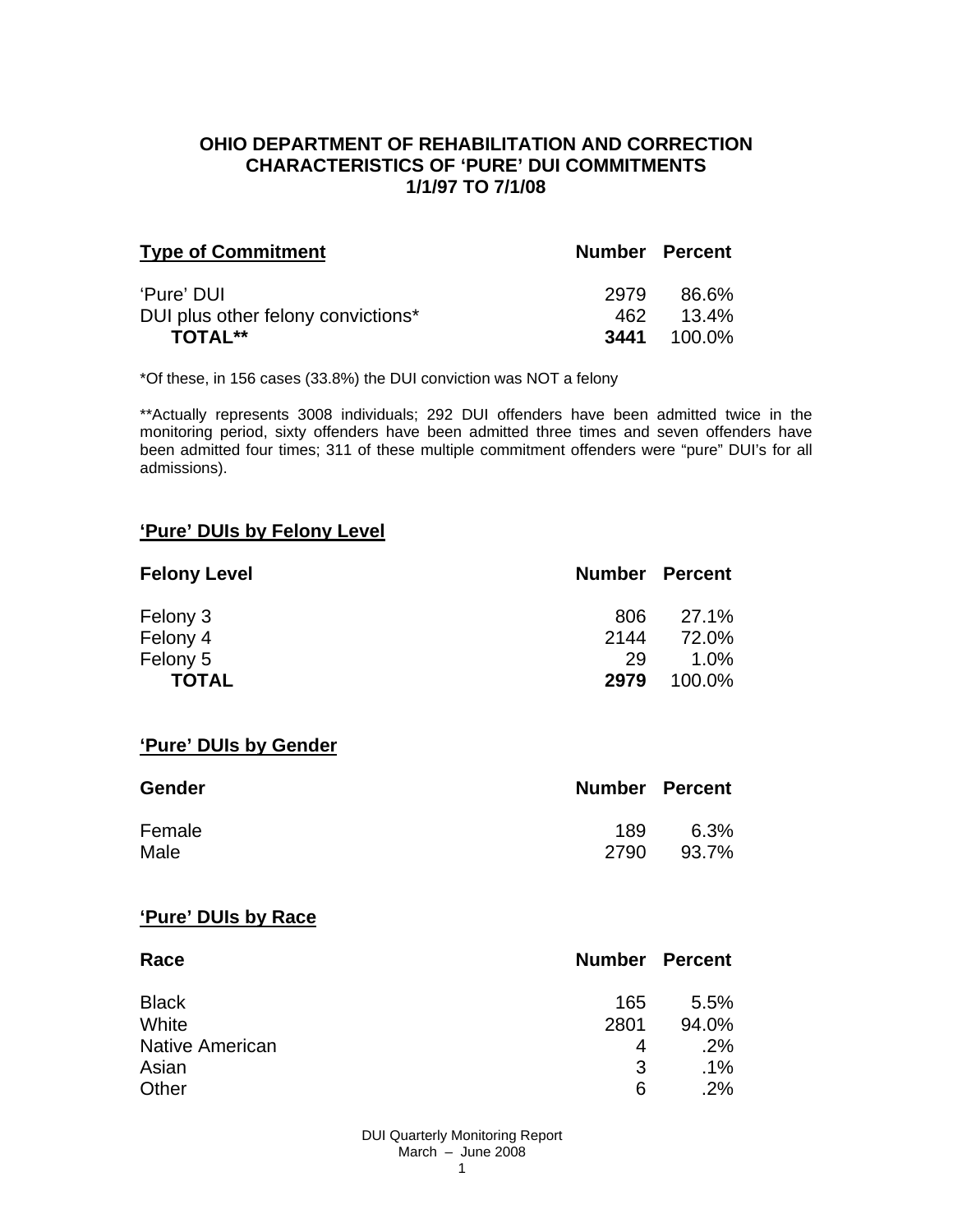# **'Pure' DUIs by Age at Commitment**

| <b>Age at Commitment</b> | <b>Number</b> | <b>Percent</b> |
|--------------------------|---------------|----------------|
| 25 and under             | 136           | 4.6%           |
| 26 to 30                 | 359           | 12.1%          |
| 31 to 35                 | 484           | 16.2%          |
| 36 to 40                 | 638           | 21.4%          |
| 41 to 45                 | 672           | 22.6%          |
| 46 to 50                 | 430           | 14.43%         |
| Over 50                  | 260           | 8.7%           |

| Range = $19$ to $77$ |  | Median = $40$ |  |
|----------------------|--|---------------|--|
| Mean $=$ 39.5        |  | Mode $= 44$   |  |

# **'Pure' DUIs by Security Classification**

| <b>Security Level</b>                | <b>Number Percent</b> |        |
|--------------------------------------|-----------------------|--------|
| Level 1-A                            | 285                   | 9.6%   |
| Level 1-B                            | 2150                  | 72.2%  |
| Level 2                              | 374                   | 12.6%  |
| Level 3*                             | 169                   | 5.7%   |
| Level 4-B                            |                       | $.0\%$ |
| *Includes inmates still in reception |                       |        |

## **'Pure' DUIs by County of Commitment**

| <b>County of Commitment</b> | <b>Number</b> | <b>Percent</b> |
|-----------------------------|---------------|----------------|
| Cuyahoga                    | 278           | 9.3%           |
| Summit                      | 203           | 6.8%           |
| <b>Stark</b>                | 180           | 6.0%           |
| Hamilton                    | 170           | 5.7%           |
| <b>Butler</b>               | 142           | 4.8%           |
| Franklin                    | 122           | 4.1%           |
| Lorain                      | 118           | 4.0%           |
| Lake                        | 114           | 4.0%           |
| Clermont                    | 113           | 3.8%           |
| Warren                      | 81            | 2.7%           |
| Portage                     | 73            | 2.5%           |
| <b>All Other Counties</b>   | 1385          | 46.5%          |

DUI Quarterly Monitoring Report March – June 2008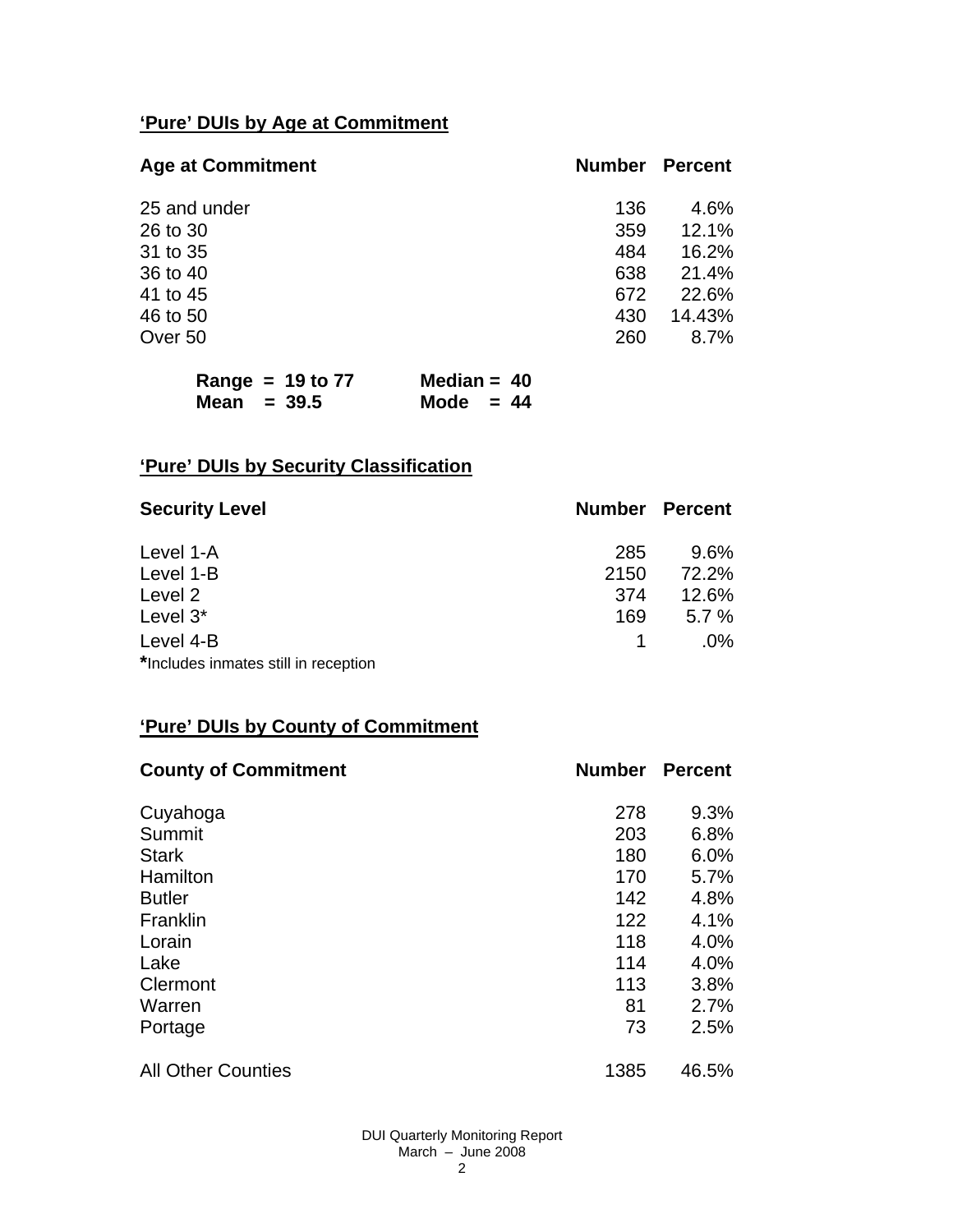# **'Pure' DUIs by Current Status**

| <b>Current Status</b>                  | <b>Number Percent</b> |       |
|----------------------------------------|-----------------------|-------|
| <b>Currently Incarcerated</b>          | 541                   | 18.2  |
| <b>Judicial Release</b>                | 493                   | 16.5% |
| <b>Released under PRC</b>              | 909                   | 30.5% |
| Released to Appeal Bond                |                       | .2%   |
| <b>Furlough (Transitional Control)</b> | 131                   | 4.4%  |
| <b>Vacated Sentence</b>                | 10                    | .3%   |
| <b>Court Order</b>                     | 10                    | .3%   |
| Death of Inmate                        | 16                    | .55   |
| Released at Expiration of Prison Term* | 8642                  | 29.0% |

\*Released without post-release control; of the 1500 releases since January 2004, 754 were expiration of prison term (50.3%), compared with 304 inmates released onto PRC (which included 221males who successfully completed the DUI IPP sentence reduction program, seven females who successfully completed the Camp Meridian community service IPP program and twelve females who completed a drug/alcohol or education intensive program).

# **'Pure' DUIs by Length of Sentence (in months)**

| <b>Length of Sentence</b>           | <b>Number</b> | <b>Percent</b> | <b>Cumulative %</b> |
|-------------------------------------|---------------|----------------|---------------------|
| Two Months (mandatory sentence)     | 73            | 2.5%           | 24.5%               |
| Three to Six Months                 | 338           | 11.3%          | 13.8%               |
| Seven to Eleven Months              | 261           | 8.8%           | 22.6%               |
| <b>Twelve Months</b>                | 726           | 24.4%          | 46.9%               |
| Thirteen to Seventeen Months        | 239           | 8.0%           | 55.0%               |
| Eighteen Months                     | 224           | 7.5%           | 62.5%               |
| Nineteen to Twenty-four Months      | 475           | 15.9%          | 78.4%               |
| <b>Twenty-five to Thirty Months</b> | 243           | 8.2%           | 86.6%               |
| Thirty-one to Thirty-five Months    | 6             | $.2\%$         | 86.8%               |
| Thirty-six to Forty-seven Months    | 208           | 7.0%           | 93.8%               |
| Forty-eight to Fifty-nine Months    | 122           | 4.1%           | 97.9%               |
| Sixty Months or more                | 63            | 2.1%           | 100.0%              |

| Mode   | $= 12$ months |
|--------|---------------|
| Median | $= 14$ months |

 $Mean = 19.2$  months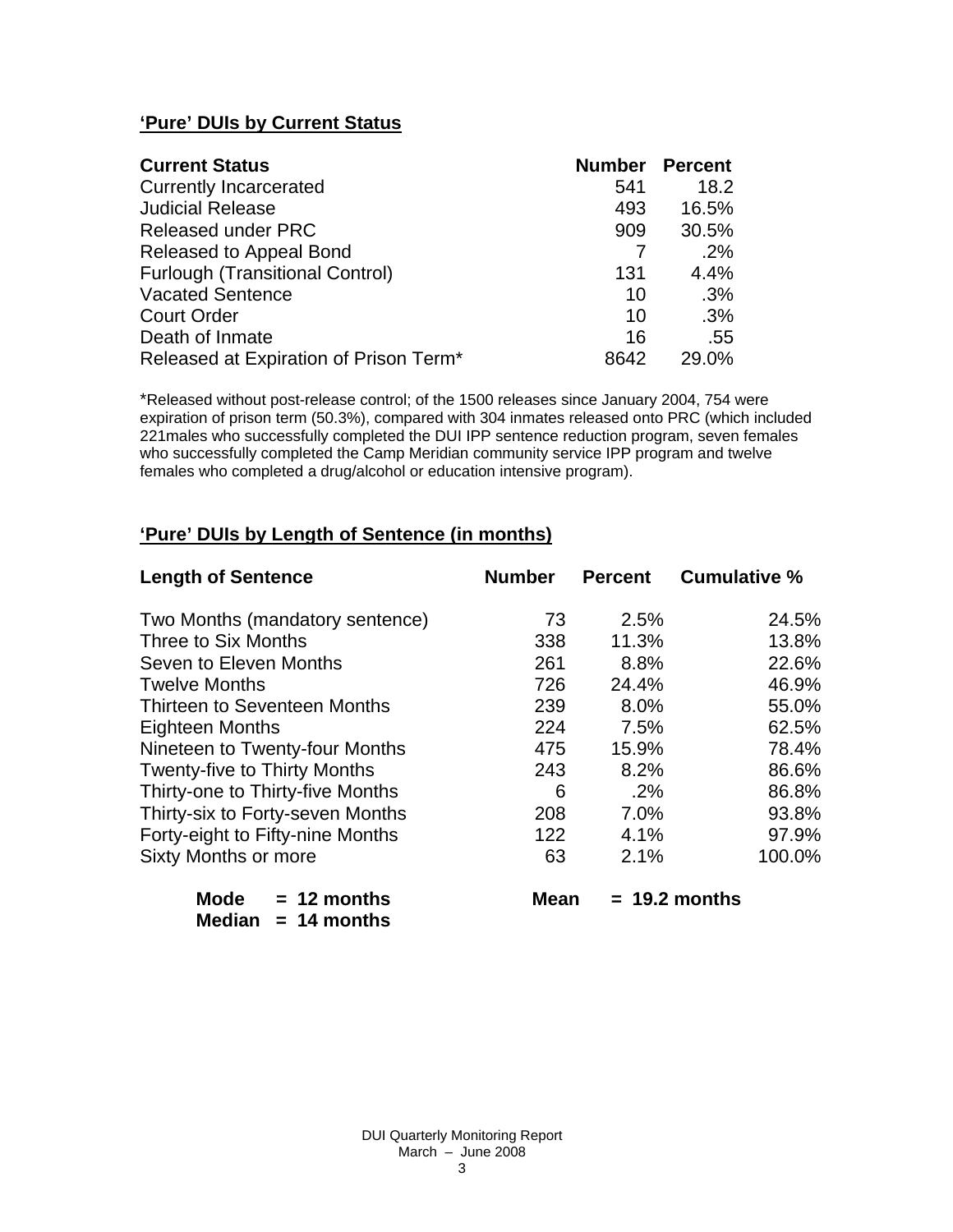# **'Pure' DUIs by Number of Prior Incarcerations**

| <b>Number of Prior Incarcerations</b> | <b>Number Percent</b> |             |
|---------------------------------------|-----------------------|-------------|
| None                                  | 1758                  | 59.0%       |
| One                                   | 700                   | 23.5%       |
| Two                                   | .301                  | $10.1\%$    |
| Three or more                         | 220                   | <b>7.4%</b> |

#### **'Pure' DUIs Currently Incarcerated by Parent Institution\* (4/1/08)**

| <b>Institution</b>                                  | <b>Number</b>  | <b>Percent</b> | # in<br>Camp |
|-----------------------------------------------------|----------------|----------------|--------------|
| <b>Allen Correctional Institution</b>               | 6              | 1.1%           |              |
| <b>Belmont Correctional Institution</b>             | 17             | 3.2%           | 8            |
| <b>Chillicothe Correctional Institution</b>         | 12             | 2.2%           |              |
| <b>Correctional Reception Center</b>                | 38             | 7.0%           |              |
| <b>Corrections Medical Center</b>                   | 1              | .2%            |              |
| Dayton Correctional Institution                     | 1              | .2%            |              |
| <b>Franklin Pre-Release Center</b>                  | $\overline{4}$ | .7%            |              |
| <b>Grafton Correctional Institution</b>             | 12             | 2.2%           |              |
| <b>Hocking Correctional Institution</b>             | 3              | .6%            |              |
| <b>Lake Erie Correctional Institution</b>           | 39             | 7.2%           |              |
| <b>Lebanon Correctional Institution</b>             | 4              | .8             | 3            |
| <b>London Correctional Institution</b>              | $\overline{7}$ | 1.3%           | $\mathbf{1}$ |
| <b>Lorain Correctional Institution</b>              | 29             | 5.4%           |              |
| <b>Madison Correctional Institution</b>             | 3              | .6%            |              |
| <b>Mansfield Correctional Institution</b>           | 18             | 3.3%           | 14           |
| <b>Marion Correctional Institution</b>              | 26             | 4.9%           | 3            |
| <b>Noble Correctional Institution</b>               | 9              | 1.7%           |              |
| <b>North Central Correctional Institution</b>       | 9              | 1.7%           |              |
| <b>North Coast Correctional Treatment Facility</b>  | 149            | 27.5%          |              |
| <b>Northeast Pre-Release Center</b>                 | $\overline{2}$ | .4%            |              |
| <b>Oakwood Correctional Facility</b>                | 1              | .2%            |              |
| Ohio Reformatory for Women                          | 31             | 5.7%           |              |
| <b>Ohio State Penitentiary</b>                      | 3              | .6%            | 3            |
| <b>Pickaway Correctional Institution</b>            | 92             | 17.0%          |              |
| <b>Richland Correctional Institution</b>            | 13             | 2.4%           |              |
| <b>Ross Correctional Institution</b>                | 6              | 1.1%           | 1            |
| Southeastern Correctional Institution               | $\overline{2}$ | .4%            |              |
| <b>Toledo Correctional Institution</b>              | $\mathbf{1}$   | .2%            | 1            |
| <b>Warren Correctional Institution</b><br>$N = 541$ | 1              | .2%            |              |

\*Includes inmates out to court \*\* Female inmates in TCI camp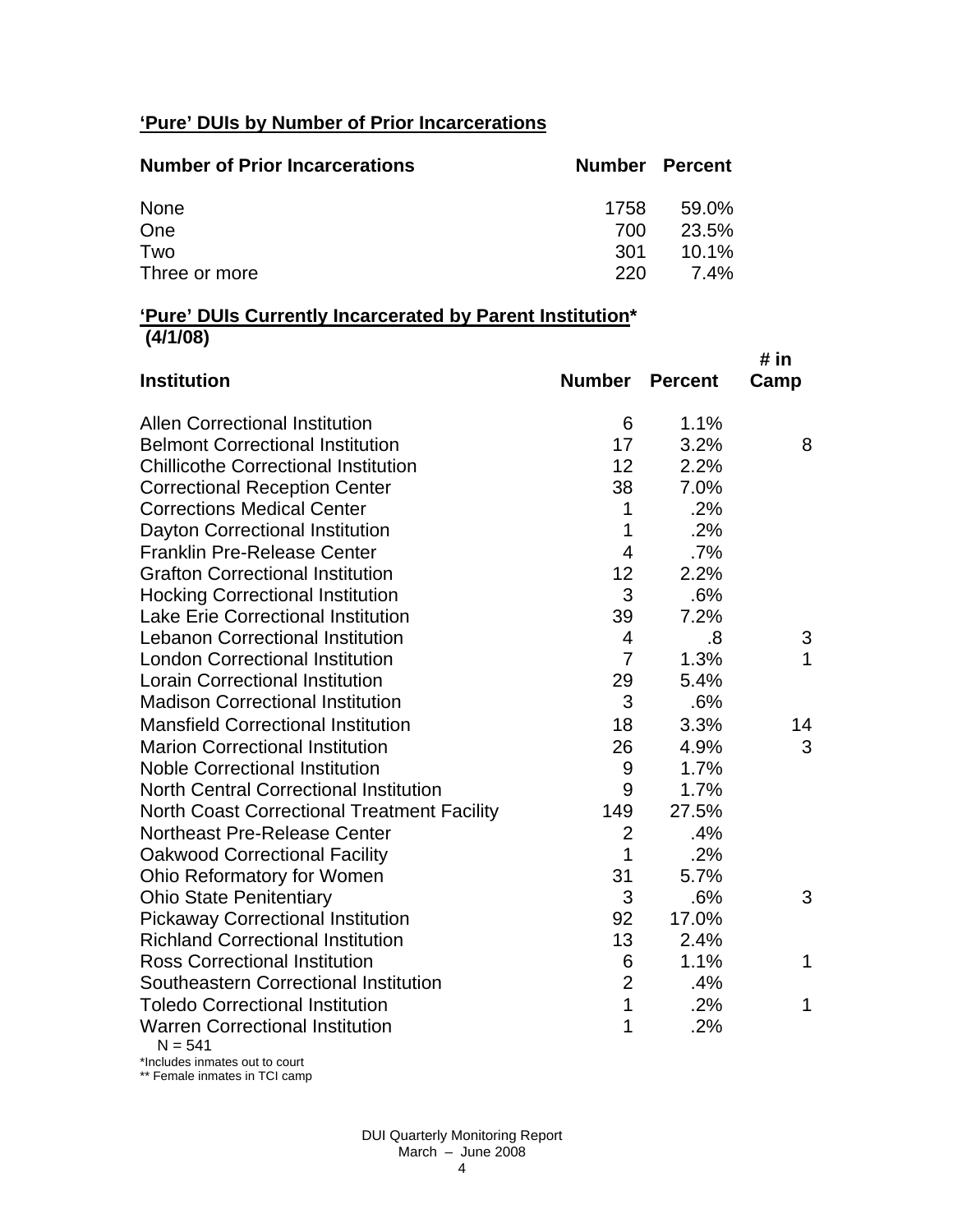## **'PURE' DUI OFFENDERS COMPARISON OF SELECTED RELEASE TYPES DEMOGRAPHICS AND TIME SERVED/TIME SAVED VARIABLES 7/1/08**

|                                                                                | <b>Release Types</b>        |                        |                                             |                                         |                            |                           |                                                     |                                                       |  |
|--------------------------------------------------------------------------------|-----------------------------|------------------------|---------------------------------------------|-----------------------------------------|----------------------------|---------------------------|-----------------------------------------------------|-------------------------------------------------------|--|
| <b>Variables</b>                                                               | Post-<br>Release<br>Control |                        | IPP with<br>Post-<br>Release<br>Control**** |                                         | <b>Judicial</b><br>Release |                           | Expiration<br>of Sentence<br>with No<br>Supervision |                                                       |  |
|                                                                                | $\%^{*}$<br>N               |                        | N<br>$%^*$                                  |                                         | $\%$ *<br>N                |                           | $\%$<br>N                                           |                                                       |  |
| <b>TOTAL</b>                                                                   | 465                         |                        | 412                                         |                                         | 493                        |                           | 842                                                 |                                                       |  |
| Race:<br>White<br>African-American<br><b>Native American</b><br>Asian<br>Other | 439<br>24<br>$\overline{2}$ | 94.4<br>5.2<br>$\cdot$ | 391<br>18<br>1<br>$\overline{2}$            | 94.9<br>4.4<br>$\overline{2}$<br>$.5\,$ | 468<br>24<br>$\mathbf{1}$  | 94.9<br>4.9<br>$\cdot$ .2 | 776<br>61<br>1<br>$\frac{2}{2}$                     | 92.2<br>7.2<br>$\cdot$ 1<br>$.2\,$<br>$\overline{.2}$ |  |
| Gender:<br>Male<br>Female                                                      | 444<br>21                   | 95.5<br>4.5            | 412                                         | 100.0                                   | 447<br>46                  | 90.7<br>9.3               | 788<br>54                                           | 93.6<br>6.4                                           |  |
| Age:<br>Mean<br>Median<br>Mode                                                 | 38.0<br>37.0<br>36.0        |                        | 38.4<br>39.0<br>42.0                        |                                         | 38.6<br>38.0<br>38.0***    |                           | 39.8<br>40.0<br>44.0                                |                                                       |  |
| <b>Commitment County:</b><br>Major Urban**<br><b>All Others</b>                | 206<br>259                  | 44.3<br>55.7           | 141<br>271                                  | 34.2<br>65.8                            | 147<br>346                 | 30.2<br>69.8              | 315<br>527                                          | 37.4<br>62.6                                          |  |

\*Column totals = 100%

\*\*Cuyahoga, Franklin, Hamilton, Lucas, Montgomery, Stark and Summit

\*\*\*Multiple modes; lowest value is shown

\*\*\*\* Males completing the DUI IPP at NCCTF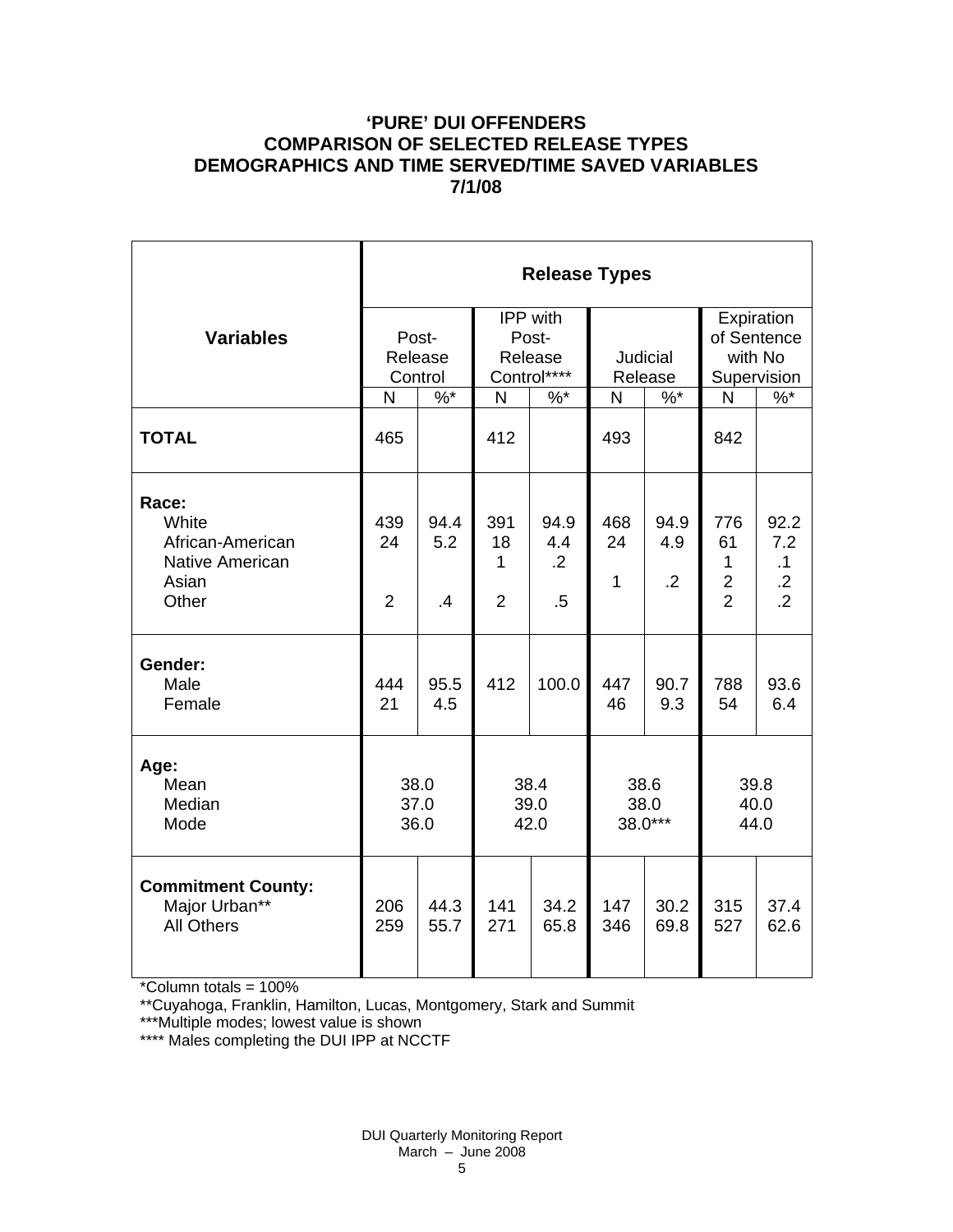|                                                                                               | <b>Release Types</b>        |                              |                                         |                            |                       |                            |                                                       |                             |  |  |
|-----------------------------------------------------------------------------------------------|-----------------------------|------------------------------|-----------------------------------------|----------------------------|-----------------------|----------------------------|-------------------------------------------------------|-----------------------------|--|--|
| <b>Variables</b>                                                                              | Post-<br>Release<br>Control |                              | IPP with<br>Post-<br>Release<br>Control |                            | Judicial<br>Release   |                            | Expiration of<br>Sentence<br>(with No<br>Supervision) |                             |  |  |
|                                                                                               | N                           | $\%$ *                       | $\sqrt[6]{6}$<br>N                      |                            | N<br>$\%$ *           |                            | $\frac{9}{6}$<br>N                                    |                             |  |  |
| <b>Sentence Length</b><br>(Months):<br>Mean<br>Median<br>Mode                                 |                             | 11.9<br>12.0<br>12.0         | 19.4<br>17.0<br>12.0                    |                            | 21.1<br>18.0<br>12.0  |                            | 14.7<br>12.0<br>12.0                                  |                             |  |  |
| <b>Number of Priors:</b><br>None<br>One<br>Two<br>Three or More                               | 249<br>112<br>52<br>52      | 53.5<br>24.1<br>11.2<br>11.2 | 283<br>91<br>25<br>13                   | 68.7<br>22.1<br>6.1<br>3.2 | 336<br>88<br>43<br>26 | 68.2<br>17.8<br>8.7<br>5.3 | 489<br>199<br>96<br>58                                | 58.1<br>23.6<br>11.4<br>6.9 |  |  |
| <b>Time Served (Months):</b><br>Mean<br>Median<br>Mode                                        | 9.5<br>8.0<br>$4.6**$       |                              | 7.4<br>5.6<br>5.7                       |                            | 6.1<br>3.8<br>2.2     |                            | 11.5<br>9.4<br>$5.7**$                                |                             |  |  |
| <b>Time Saved Through</b><br><b>Early Release (Months):</b><br>Mean<br>Median<br>Mode<br>1000 | N/A                         |                              | 10.9<br>7.5<br>$6.1***$                 |                            | 14.3<br>12.3<br>9.2   |                            | N/A                                                   |                             |  |  |

\*Column totals = 100%

\*\*Multiple modes; lowest value is shown